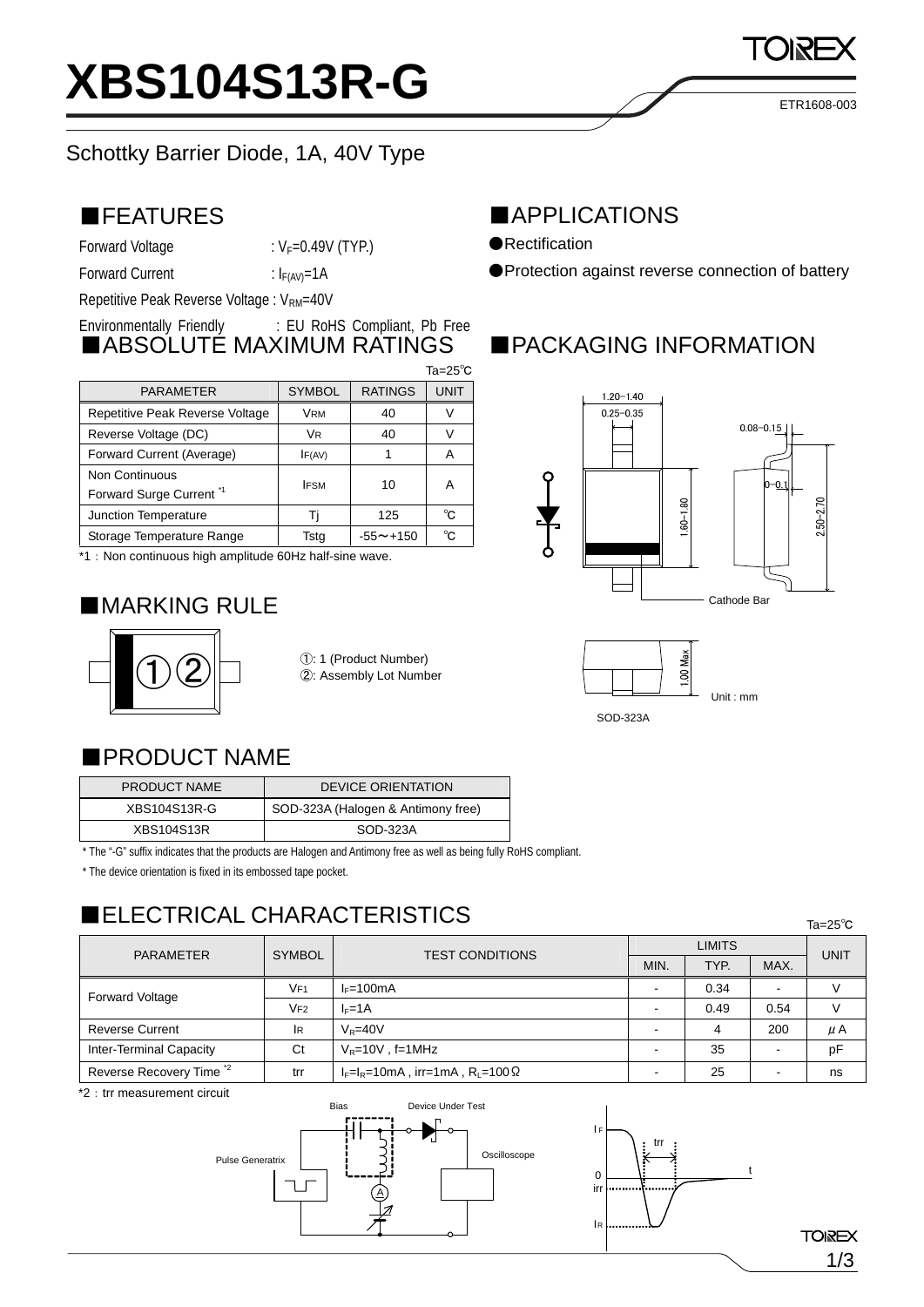### ■TYPICAL PERFORMANCE CHARACTERISTICS

(1) Forward Current vs. Forward Voltage (2) Reverse Current vs. Reverse Voltage



(3) Forward Voltage vs. Operating Temperature (4) Reverse Current vs. Operating Temperature









(5) Inter-Terminal Capacity vs. Reverse Voltage (6) Average Forward Current vs. Operating Temperature